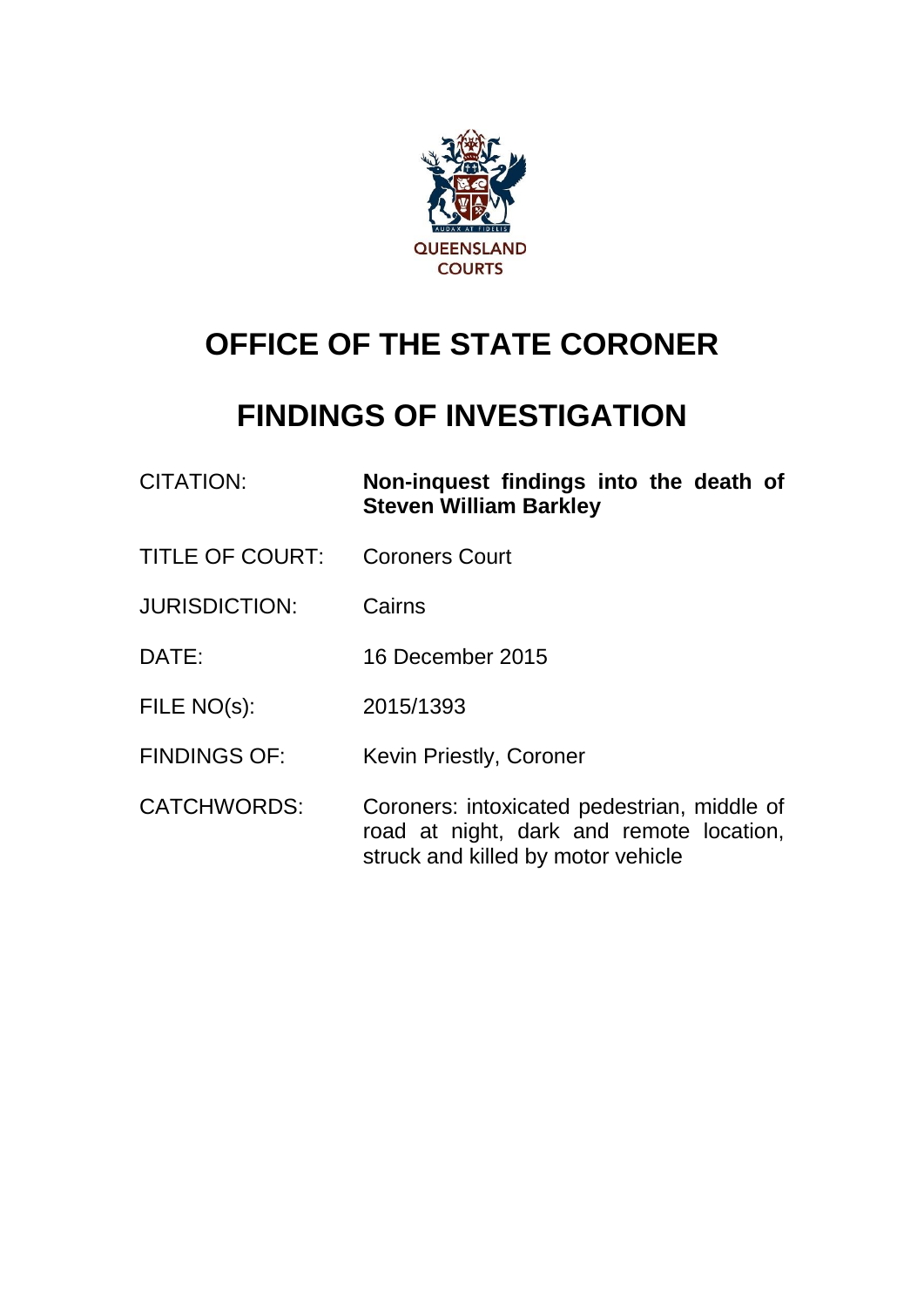### **Introduction**

Steven Barkley was 45 and lived at Napranum near Weipa.

At 7.13pm on 13 April 2015 a driver and front seat passenger were travelling in a 1989 Holden Rodeo dual cab headed south easterly on John Evans Drive. At a location about 500m southeast of an intersection with Kerr Point Drive and Florence Hibberd Drive, Mr Barkley was standing or walking in the middle of John Evans Drive headed southeast. At the same place and time, an unmarked police vehicle was headed in the opposite direction and approaching the Holden Rodeo. The driver of the Holden Rodeo dipped his lights onto low beam. The Holden Rodeo then struck Mr Barkley on the front driver's side. Neither the driver nor passenger saw Mr Barkley until impact. The driver immediately applied the brakes and swerved to the left. Mr Barkley hit the windscreen and was carried a distance before falling forward from the braking Holden, coming to rest about 8m from the stopped Holden.

Senior Constable Doyle, the driver of the police vehicle, did not see Mr Barkley until immediately before he was struck, when he saw a figure in the headlights of the approaching Holden. QAS were called and a doctor attended the scene. However, Mr Barkley suffered significant head injuries and was pronounced deceased.

#### **The investigation**

A Forensic Crash Unit investigator conducted a scene and follow up investigation into the circumstances. I have reviewed his report of that investigation and have relied on its contents for my findings.

The location has a posted regulatory speed limit of 60kph. It is a single lane in each direction with unbroken white lines for vehicles travelling in the outbound lane (southeast direction) and broken white lines for vehicle travelling in the inbound lane (northwest direction). The section of road is straight and flat. The bitumen surface was in good condition. There is no street lighting. There is signage on the approach advising a 60km/h speed limit and the signs and road markings are in good condition.

This road carries a comparatively high volume of traffic. It's the main access road to the mine sites, airport, Napranum Community and the Peninsular Development Road that leads north to Bamaga and south to Cairns.

The scene investigation revealed a faint friction mark close to the left road shoulder caused by the Holden braking and it extended a distance of 19.7 meters. Mr Barkley was seen lying on his back approximately 7.95 meters in front of where the Holden stopped. He was not wearing a shirt but only blue jeans and a leather belt. The driver submitted to a roadside breath test which returned a negative reading.

The Holden was seized and secured in a police compound for examination. A police vehicle examiner later inspected it and reported no defects that would have contributed to the incident.

Several motorists later reported to police seeing Mr Barkley 'stumbling' along John Evans Drive just minutes before the incident. These motorists reported that they did not see him until they had travelled past or were beside him. Mr Barkley was a Napranum man known to regularly walk between Napranum and Weipa.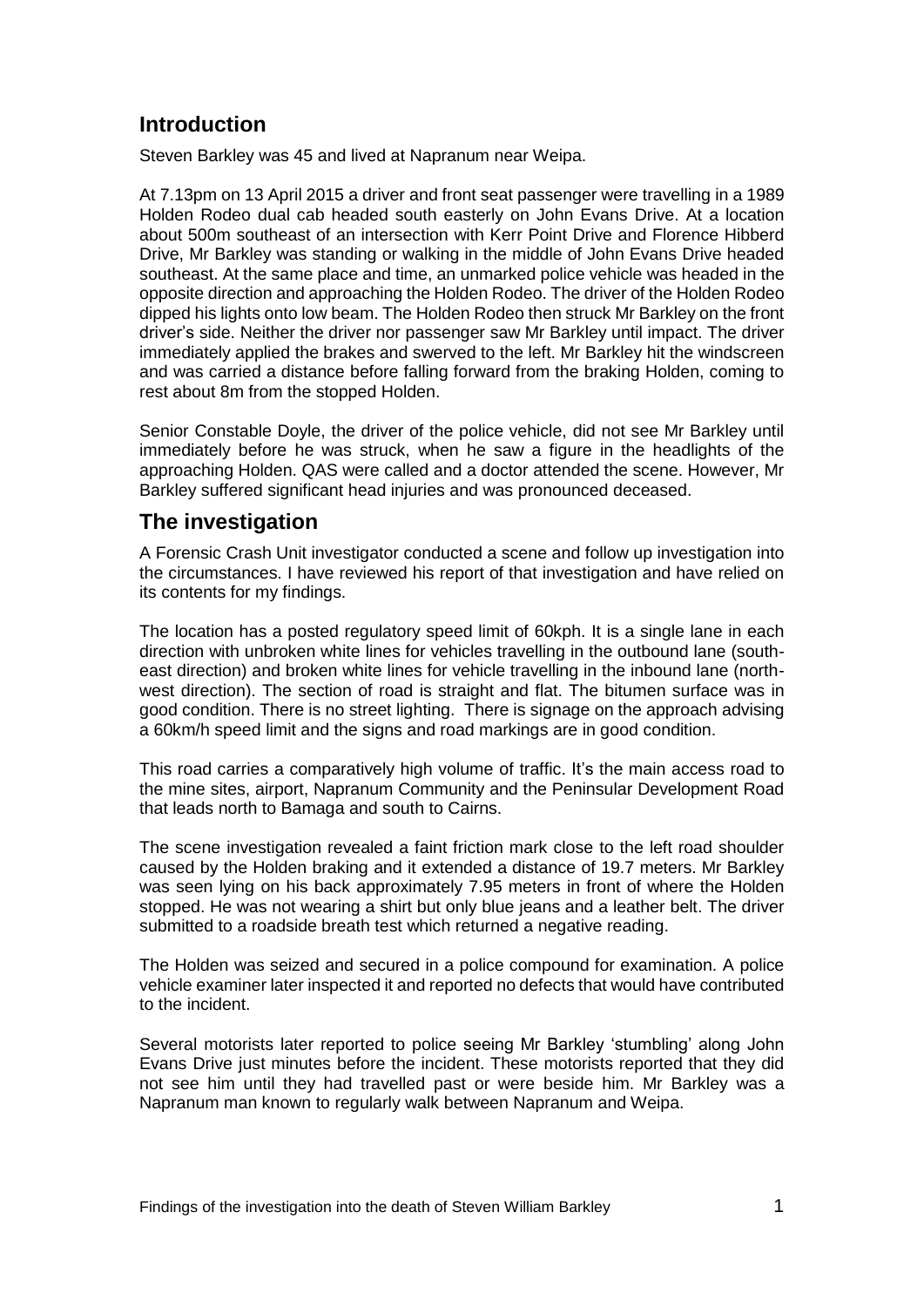## **Autopsy results**

Dr Paull Botterill, Forensic Pathologist, conducted an autopsy and certified that death was due to multiple injuries due to being struck by a motor vehicle. Mr Barkley's blood alcohol concentration was 288ml per 100ml of blood (0.288 on road traffic terms) and would have contributed to the fatality.

#### **Similar Incidents**

In 2008, on the same road and in similar circumstances, a 58 year old intoxicated man (alcohol and cannabis) was walking on or near the centreline of the northbound lane wearing dark clothes and in drizzling rain. The driver of a Toyota Landcruiser dipped the headlights from high to low beam as a vehicle approached from the opposite direction. On passing, the driver put the headlights on high beam and immediately noticed a man directly in front. There was no opportunity to avoid the collision. That man was struck and killed. Speed was not a contributing factor.

This is not an issue restricted to the Weipa area.

In the past 10 years and over the Northern Coroners Region (Bowen to Mt Isa, north to Torres Straits) there were 18 other similar incidents. The points of similarity are intoxicated pedestrians on or near urban, rural or remote roads at night. I am not suggesting that the pedestrians were wholly or partly responsible for their deaths. In most circumstances, the pedestrian was located or positioned in a manner that a driver would not expect and in low visibility circumstances.

#### **Conclusions**

I find that Mr Barkley died on 13 April 2015 due to multiple injuries when a Holden Rodeo struck him while walking on John Evans Drive at Weipa. The driver of the Holden Rodeo did not see Mr Barkley while he was focussed on the road ahead and dealing with the headlights of a passing vehicle. The incident happened at night on a remote section of road with no street lighting. Mr Barkley was intoxicated and in the middle of the road. He was a Napranum man wearing only blue jeans. He was at a location and in a position on the road where a driver would not expect to find a pedestrian and was barely visible at night. His death was accidental.

The safety messages must be:

- Stay with and help intoxicated friends get home safely;
- Intoxicated pedestrians who have no choice but to walk home:
	- o Stay clear of the road when traffic approaches and passes;
	- o If in need of a rest, sit down well clear of the road.
- Drivers to maintain a good lookout for pedestrians at night, particularly through poorly lit sections of towns, urban corridors, and between closely situated towns.